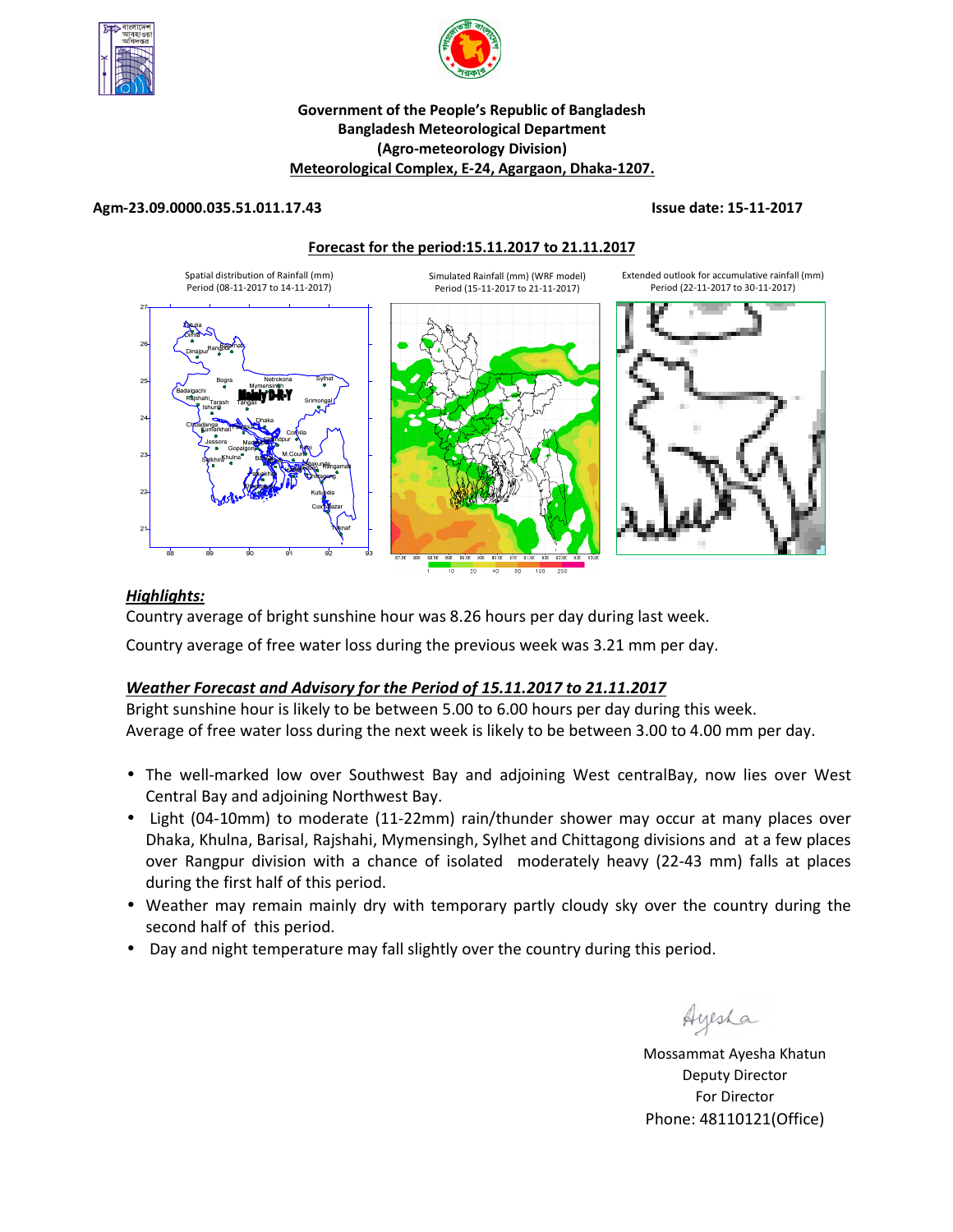#### *Short Weather description Period: 08.11.2017 to 14.11.2017*

|  | <b>Maximum And Minimum Temperature (Range and Extreme)</b> |  |  |  |
|--|------------------------------------------------------------|--|--|--|
|--|------------------------------------------------------------|--|--|--|

| <b>Divisions</b> | Maximum                 |                        |              | Highest maximum               |      |                         | Minimum |                          |                                  | Lowest minimum |                                  |  |
|------------------|-------------------------|------------------------|--------------|-------------------------------|------|-------------------------|---------|--------------------------|----------------------------------|----------------|----------------------------------|--|
|                  | temperature             |                        |              | temperature in <sup>"</sup> C |      | temperature             |         |                          | temperature in $^{\circ}$ C      |                |                                  |  |
|                  | range in <sup>o</sup> C |                        |              |                               |      | Range in <sup>o</sup> C |         |                          |                                  |                |                                  |  |
| <b>Dhaka</b>     | 29.3                    | $-33.6$                | °⊂           | Madaripur                     | 33.6 | $^0$ C                  | 18.2    | $\overline{\phantom{0}}$ | 22.0 °C                          | Tangail        | 18.2 $\degree$ C                 |  |
| Mymensingh 30.0  |                         | 32.0 $^{\circ}$ C<br>٠ |              | Mymensingh                    | 32.0 | $^{\circ}$ c            | 17.0    | $\overline{\phantom{0}}$ | 19.4 $^{\circ}$ C                | Mymensingh     | 17.0 $^{0}C$                     |  |
| Chittagong       | 30.2                    | $-34.5\degree$ C       |              | Chittagong                    | 34.5 | °c                      | 18.4    | $\sim$                   | 24.5 $^{\circ}$ C                | Sitakunda      | $^{\circ}$ c<br>18.4             |  |
| Sylhet           | 30.9                    | $-33.1$ <sup>0</sup> C |              | Sylhet                        | 33.1 | $^{\circ}$ c            | 16.2    | $\blacksquare$           | $\overline{20.4}$ <sup>o</sup> C | Srimongal      | $\overline{16.2}$ <sup>o</sup> C |  |
| Rajshahi         | 28.5                    | 33.0 $^{0}C$<br>$\sim$ |              | Bogra                         | 33.0 | °c                      | 16.0    |                          | $20.5\degree$ C                  | Gachhi<br>B.   | 16.0 $\degree$ C                 |  |
| Rangpur          | 27.2                    | $-31.2 °C$             |              | Dinajpur                      | 31.2 | $^{\circ}$ c            | 12.8    |                          | 19.2 $\degree$ C                 | Tetulia        | 12.8 $^{\circ}$ C                |  |
| Khulna           | 29.5                    | $-32.8$                | ℃            | <b>Jessore</b>                | 32.8 | $\overline{C}$          | 17.2    | $\overline{\phantom{0}}$ | $\overline{21.0}$ <sup>o</sup> C | Chuadanga      | 17.2 $\mathrm{^0C}$              |  |
| <b>Barisal</b>   | 30.4                    | $-33.4$                | $^{\circ}$ c | <b>Bhola</b>                  | 33.4 | $^{\circ}$ c            | 19.2    | $\overline{a}$           | 21.6 <sup>o</sup> C              | Barisal        | $^{\circ}$ c<br>19.2             |  |

## *:Rainfall analysis and average temperature:-*

| Name of the<br><b>Divisions</b> | Name of the<br><b>Stations</b> | Total<br>Rainfall<br>in (mm) | Normal<br>Rainfall<br>in $(mm)$ | Deviation<br>in % | Total<br>Rainy<br>days | Average<br>Max<br>in % | Average<br>M in<br>Humidity Humidity<br>in % | Average<br>Max.<br>temp in °C | Average<br>Normal<br>Max.<br>temp in<br>°C | Average<br>Min.<br>temp in °<br>C | Average<br>Normal<br>Min.<br>temp in<br>°C |
|---------------------------------|--------------------------------|------------------------------|---------------------------------|-------------------|------------------------|------------------------|----------------------------------------------|-------------------------------|--------------------------------------------|-----------------------------------|--------------------------------------------|
| Dhaka                           | Dhaka                          | 000                          | 11                              | $-100$            | $00\,$                 | 090                    | 041                                          | 31.00                         | 29.9                                       | 21.0                              | 20.2                                       |
|                                 | Faridpur                       | 000                          | 13                              | $-100$            | 00                     | 096                    | 048                                          | 31.40                         | 29.6                                       | 19.8                              | 20.2                                       |
|                                 | Madaripur                      | 000                          | 10                              | $-100$            | 00                     | 097                    | 039                                          | 032                           | 29.7                                       | 017                               | 19.7                                       |
|                                 | Nikli                          | 000                          | xx                              | ***               | 00                     | 091                    | 057                                          | 030                           | x                                          | 022                               | xx                                         |
|                                 | Tangail                        | 000                          | 8                               | $-100$            | 00                     | 095                    | 049                                          | 31.60                         | 30.0                                       | 19.0                              | 19.5                                       |
|                                 | Gopalgonj                      | 000                          | xx                              | ***               | 00                     | **                     | **                                           | xx                            | xx                                         | **                                |                                            |
| Mymensingh                      | Mymensingh                     | 000                          | 7                               | -100              | 00                     | 097                    | 051                                          | 31.20                         | 29.8                                       | 018                               | 19.1                                       |
|                                 | Netrokona                      | 000                          | żź                              | $\star\star\star$ | $00\,$                 | 097                    | 049                                          | 30.90                         | ÷,                                         | 18.9                              | **                                         |
| Chittagong                      | Chittagong                     | 000                          | 25                              | $***$             | $00\,$                 | $^{\star\star}$        | $\star\star$                                 | 032                           | 30.0                                       | 022                               | 20.6                                       |
|                                 | Sitakunda                      | 000                          | 19                              | $\star\star\star$ | $00\,$                 | **                     | $\star\star$                                 | xx                            | 30.3                                       | **                                | 19.7                                       |
|                                 | Rangamati                      | 000                          | 16                              | $-100$            | 00                     | 096                    | 030                                          | 032                           | 29.4                                       | 021                               | 20.4                                       |
|                                 | Cox'sBazar                     | T                            | 28                              | $***$             | 01                     | 094                    | 052                                          | 33.00                         | 30.3                                       | 23.3                              | 21.5                                       |
|                                 | Teknaf                         | T                            | 26                              | ***               | $00\,$                 | $^{\star\star}$        | $\star\star$                                 | $\star\star$                  | 30.4                                       | $\star\star$                      | 21.5                                       |
|                                 | Hatiya                         | 000                          | 26                              | $-100$            | 00                     | 100                    | 057                                          | 032                           | 29.3                                       | 021                               | 21.1                                       |
|                                 | Sandw ip                       | 000                          | 21                              | $-100$            | 00                     | **                     | $\star\star$                                 | **                            | 29.3                                       | $\star\star$                      | 20.7                                       |
|                                 | Kutubdia                       | 000                          | 22                              | $-100$            | $00\,$                 | 094                    | 060                                          | 032                           | 30.0                                       | 022                               | 21.1                                       |
|                                 | Feni                           | 000                          | 14                              | $-100$            | $00\,$                 | 097                    | 046                                          | 32.40                         | 29.6                                       | 20.1                              | 19.4                                       |
|                                 | M.Court                        | 000                          | 21                              | $-100$            | $00\,$                 | 097                    | 048                                          | 32.10                         | 29.2                                       | 22.0                              | 20.6                                       |
|                                 | Chandpur                       | 000                          | 16                              | $-100$            | 00                     | 094                    | 051                                          | 32.40                         | 29.4                                       | 21.4                              | 20.4                                       |
|                                 | Comilla                        | 000                          | 14                              | $-100$            | $00\,$                 | $\star\star$           | **                                           | xx                            | 29.7                                       | **                                | 18.9                                       |
| <b>Sylhet</b>                   | Sylhet                         | 000                          | 10                              | $-100$            | $00\,$                 | 090                    | 044                                          | 32.10                         | 29.5                                       | 020                               | 19.1                                       |
|                                 | Srimongal                      | 000                          | 12                              | $-100$            | $00\,$                 | 099                    | 054                                          | 032                           | 29.1                                       | 017                               | 17.0                                       |
| Rajshahi                        | Rajshahi                       | 000                          | 6                               | $-100$            | 00                     | 099                    | 047                                          | 30.70                         | 29.6                                       | 18.1                              | 18.3                                       |
|                                 | Bogra                          | 000                          | 4                               | $-100$            | 00                     | 096                    | 035                                          | 31.60                         | 30.3                                       | 020                               | 19.2                                       |
|                                 | Ishurdi                        | 000                          | 7                               | $-100$            | $00\,$                 | 098                    | 039                                          | 30.60                         | 29.8                                       | 019                               | 18.3                                       |
|                                 | Badalgachi                     | 000                          | żź                              | $***$             | $00\,$                 | 100                    | 046                                          | 29.90                         | żż                                         | 17.2                              | xx                                         |
|                                 | Tarash                         | 000                          | źź                              | ***               | $00\,$                 | Ħ                      | xx                                           | xx                            | ź,                                         | xx                                |                                            |
| Rangpur                         | Rangpur                        | 000                          | 4                               | $-100$            | 00                     | 093                    | 054                                          | 29.80                         | 28.4                                       | 18.2                              | 18.0                                       |
|                                 | Dinajpur                       | 000                          | 4                               | $-100$            | $00\,$                 | 096                    | 050                                          | 30.4                          | 29.1                                       | 017                               | 17.5                                       |
|                                 | Sayedpur                       | 000                          | źź                              | $\star\star\star$ | $00\,$                 | 093                    | 061                                          | 030                           | 30.1                                       | 018                               | xx                                         |
|                                 | Rajarhat                       | 000                          | żź                              | ***               | 00                     | 094                    | 056                                          | 29.00                         | żź                                         | 17.0                              | xx                                         |
|                                 | Tetulia                        | 000                          |                                 | ***               | 00                     | 096                    | 037                                          | 30.40                         | ×                                          | 14.3                              | xx                                         |
|                                 | Dimla                          | 000                          | żź                              | ***               | 00                     | 094                    | 042                                          | 030                           | żż                                         | 017                               | $\ddot{x}$                                 |
| Khulna                          | Khulna                         | 000                          | 13                              | $-100$            | $00\,$                 | 097                    | 048                                          | 032                           | 30.1                                       | 018                               | 20.1                                       |
|                                 | Mongla                         | 000                          | xx                              | ***               | 00                     | ×                      | xx                                           | $\star$                       | xx                                         | xx                                | xx                                         |
|                                 | Jessore                        | 000                          | 11                              | $-100$            | $\overline{00}$        | ×                      | xx                                           | xx                            | 30.7                                       | **                                | 18.6                                       |
|                                 | Chuadanga                      | 000                          | 12                              | $-100$            | 00                     | 096                    | 049                                          | 31.20                         | 30.4                                       | 17.9                              | 18.9                                       |
|                                 | Satkhira                       | 000                          | 11                              | $-100$            | 00                     | 098                    | 043                                          | 33.30                         | 30.4                                       | 18.9                              | 19.1                                       |
|                                 | Kumarkhali                     | 000                          | **                              | $\star\star\star$ | 00                     | 084                    | 076                                          | 30.60                         | ŧż                                         | 020                               | **                                         |
| Barisal                         | Barisal                        | 000                          | 16                              | $-100$            | 00                     | 100                    | 050                                          | 32.30                         | 30.0                                       | 19.7                              | 19.8                                       |
|                                 | Bhola                          | 000                          | 17                              | $-100$            | 00                     | 098                    | 044                                          | 032                           | 29.9                                       | 020                               | 20.1                                       |
|                                 | Patuakhali                     | 000                          | 24                              | $-100$            | 00                     | 099                    | 059                                          | 31.60                         | 29.5                                       | 021                               | 20.8                                       |
|                                 | Khepupara                      | 000                          | 26                              | $-100$            | $00\,$                 | ×                      | $\star\star$                                 | xx                            | 29.4                                       | **                                | 20.6                                       |

N.B-.Analyses contained in this bulletin are based on preliminary un-checked data. \*\* Data not received. \*\*\* Data not available.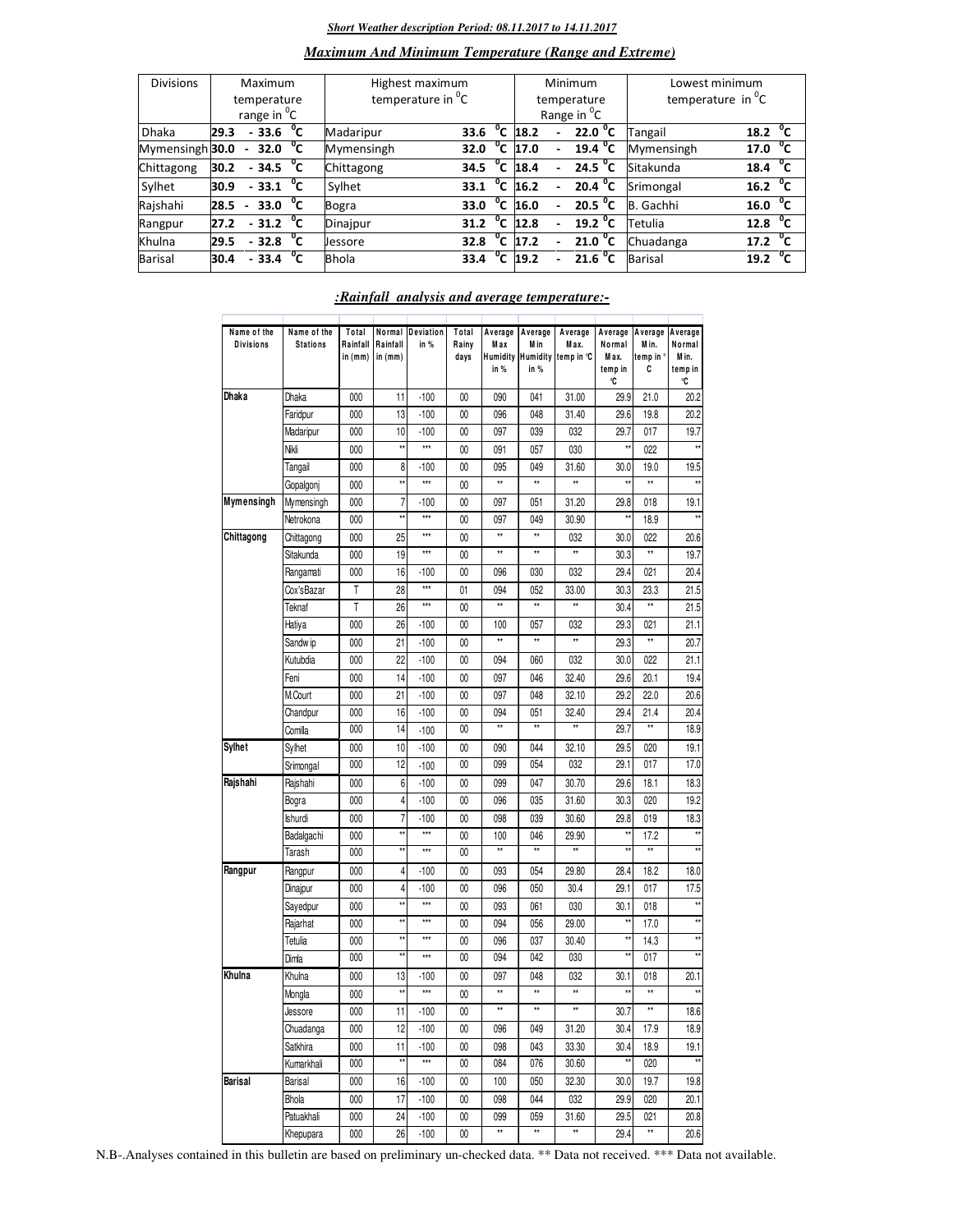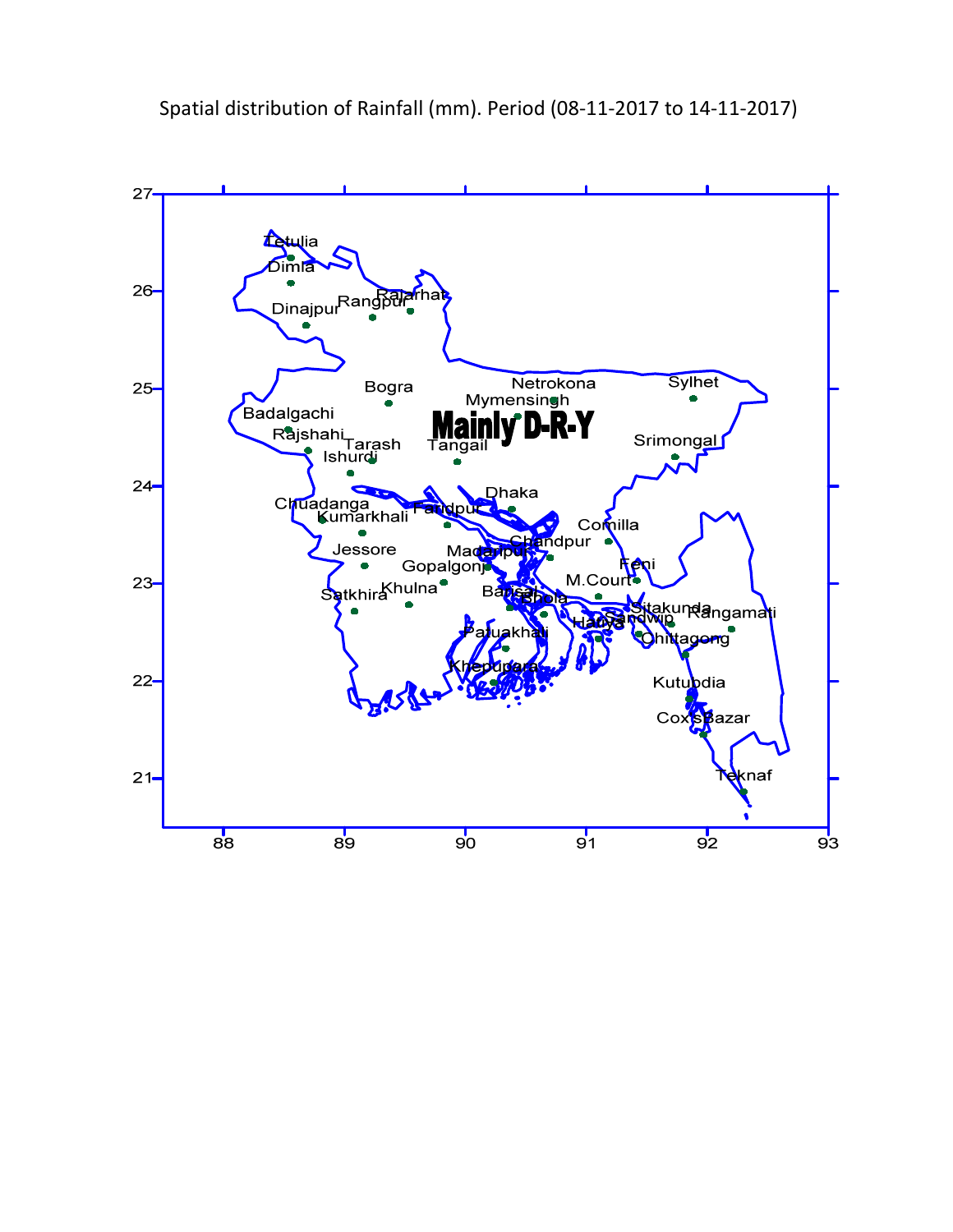



গণপ্রজাতন্ত্রী বাংলাদেশ সরকার বাংলাদেশ আবহাওয়া অধিদপ্তর কৃষি আবহাওয়া মহাশাখা আবহাওয়া ভবন, ই-২৪, আগারগাঁও, ঢাকা-১২০৭।

#### এজিএম-২৩.০৯.০০০০.০৩৫.৫১.০১১.১৭.৪৩

তারিখ: ১৫-১১-২০১৭ খ্রিঃ



প্ৰধান বৈশিষ্ট্য সমূহঃ-

গত সপ্তাহে দেশের দৈনিক উজ্জল সূর্যকিরণ কালের গড় ৮.২৬ ঘন্টা ছিল । গত সপ্তাহে দেশের দৈনিক বাষ্পীভবনের গড় ৩.২১ মিঃ মিঃ ছিল।

# আবহাওয়ার পূর্বাভাসঃ- ১৫-১১-২০১৭ থেকে ২১-১১-২০১৭ ইং পর্যন্ত।

এ সপ্তাহে দৈনিক উজ্জুল সূর্য কিরণ কাল ৫.০০ থেকে ৬.০০ ঘন্টার মধ্যে থাকতে পারে । আগামী সপ্তাহের বাষ্পীভবনের দৈনিক গড় ৩.০০ মিঃ মিঃ থেকে ৪.০০ মিঃ মিঃ থাকতে পারে।

- দক্ষিণ-পশ্চিম বঙ্গোপসাগর ও তৎসংলগ্ন পশ্চিম মধ্য বঙ্গোপসাগরে অবস্থানরত সুস্পষ্ট লঘুচাপটি বর্তমানে পশ্চিম মধ্য  $\bullet$ বঙ্গোপসাগর ও তৎসংলগ্ন উত্তর-পশ্চিম বঙ্গোপসাগরে অবস্থান করছে।
- এ সময়ের প্রথমার্ধে ঢাকা, খুলনা, বরিশাল, রাজশাহী, ময়মনসিংহ, সিলেট এবং চট্টগ্রাম বিভাগে অনেক স্থানে এবং রংপুর বিভাগের কিছু কিছু স্থানে (০৪-১০ মিঃমিঃ) থেকে মাঝারী (১১-২২ মিঃমিঃ) ধরণের বৃষ্টি/বজ্রবৃষ্টি হতে পারে। সেই সাথে দেশের কোথাও কোথাও মাঝারী ধরণের ভারী (২২-৪৩ মিঃমিঃ) বৃষ্টি/বজ্রবৃষ্টি হতে পারে।
- এ সময়ের দ্বিতীয়ার্ধে আকাশ অস্থায়ীভাবে অংশিক মেঘলাসহ আবহাওয়া প্রধানতঃ শুষ্ক থাকতে পারে।
- এ সময়ে সারাদেশে দিন ও রাতের তাপমাত্রা সামান্য কমতে পারে।

Ayesha

(মোসাম্মৎ আয়শা খাতুন) উপ-পরিচালক পরিচালকের পক্ষে ফোনঃ ৪৮১১০১২১(দপ্তর)

# পূর্বাভাসের সময়কাল: ১৫-১১-২০১৭ থেকে ২১-১১-২০১৭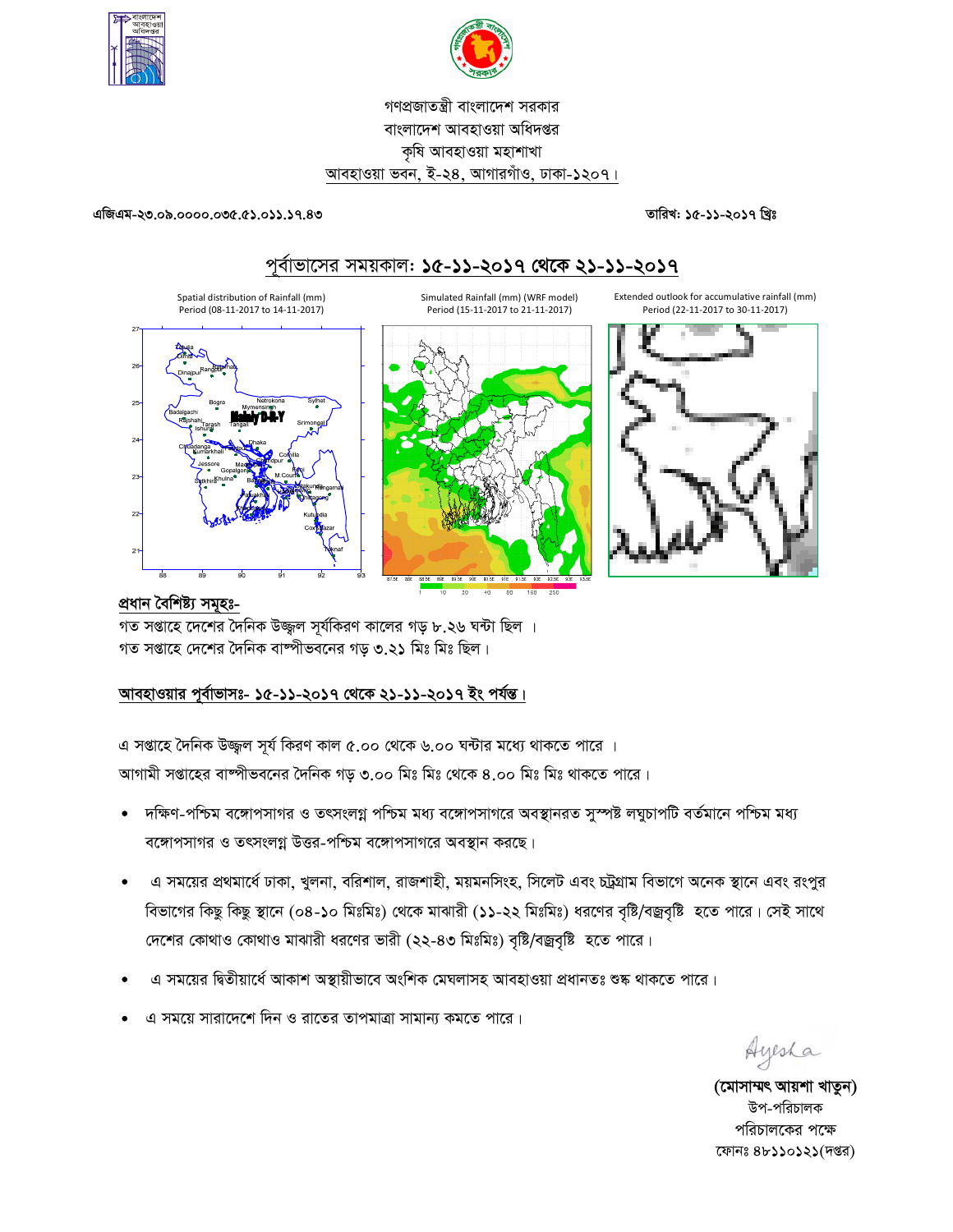#### <u>সংক্ষিপ্ত আবহাওয়া বিবরণী, সময়: ০৮.১১.২০১৭ থেকে ১৪.১১.২০১৭</u>  $\overline{A}$

. . .

|           |                                                      |                | માવાજ હ માવા। વક્ષ |                     | <i><b>9174191</b></i> |                                                        |                |                                      |                 |                            |
|-----------|------------------------------------------------------|----------------|--------------------|---------------------|-----------------------|--------------------------------------------------------|----------------|--------------------------------------|-----------------|----------------------------|
| বিভাগ     | সৰ্বোচ্ছ তাপমাত্ৰাৰ<br><i>পরিসর <sup>৩</sup></i> সেঃ |                | সৰ্বোচ্ছ তাপমাত্ৰা | $^\circ$ সেঃ        |                       | সর্বোনিম্ন তাপমাত্রার<br><i>পরিসর <sup>৩</sup></i> সেঃ |                | সর্বোনিম্ন তাপমাত্রা<br>$^\circ$ সেঃ |                 |                            |
| ঢাকা      | ২৯.৩<br>- ৩৩.৬ °C সিঃ                                |                | মাদারীপুর          | ৩৩.৬ ° (সঃ          | ১৮.২                  | - ২২.০                                                 | $^{\circ}$ (সঃ | টাঙ্গাইল                             |                 | $\delta x.$ ২ $\delta$ সেঃ |
| ময়মনসিংহ | ৩২.০ °সেঃ<br>৩০.০                                    |                | ময়মনসিংহ          | ৩২.০ ° সেঃ          | <b>5</b> 9.0          | - ১৯.৪                                                 | $^{\circ}$ সেঃ | ময়মনসিংহ                            |                 | $39.0 °$ (সঃ               |
| চট্টগ্ৰাম | - 08.0<br>৩০.২                                       | $^{\circ}$ সেঃ | চট্টগ্ৰাম          | ৩৪.৫ ° সেঃ          | 56.8                  | -২৪.৫                                                  | °(प्र`         | াসীতাকুভ                             | $3b.8$ $\gamma$ |                            |
| সিলেট     | ৩০.৯<br>- ৩৩.১                                       | $^{\circ}$ সেঃ | সিলেট              | ৩৩.১ ° সেঃ          | ১৬.২                  | - ২০.৪                                                 | $^{\circ}$ সেঃ | শ্ৰীমঙ্গল                            | $38.8°$ সেঃ     |                            |
| রাজশাহী   | ২৮.৫<br>৩৩.০                                         | $^{\circ}$ মেঃ | বণ্ডড়া            | <b>৩৩.০</b> ° সেঃ   | ১৬.০                  | - ২০.৫                                                 | $^\circ$ (ਸਃ   | বদলগাছি                              |                 | $\mathcal{S}^\infty$ ০.৶১  |
| রংপর      | - ৩১.২ °সেঃ<br>।২৭.২                                 |                | দিনাজপুর           | ৩১.২ ° সেঃ          | ১২.৮                  | - ১৯.২                                                 | $\degree$ (সঃ  | তেতুঁলিয়া                           |                 | ১২.৮ ° সেঃ                 |
| খুলনা     | ২৯.৫<br>- ৩২.৮                                       | $^{\circ}$ সেঃ | যশোর               | ৩২.৮ ° সেঃ          | ১৭.২                  | - ২১.০                                                 | $^{\circ}$ সেঃ | চয়াডাঙ্গা                           |                 | ১৭.২ ° সেঃ                 |
| বরিশাল    | - ৩৩.৪ ° সেঃ<br>ರಿಂ. $8$                             |                | ভোলা               | ৩৩.৪ $^{\circ}$ (সঃ | ১৯.২                  | - ২১.৬                                                 | $\degree$ CF)  | বরিশাল                               |                 | ১৯.২ ° সেঃ                 |

# বৃষ্টিপাত বিশ্লেষৰ এবং স্বাভাবিক তাপমাত্ৰা: -

| বিভাগের নাম | স্টেশনের নাম | মোট<br>বষ্টিশাত<br>(মিঃমিঃ) | ষাভাবিক<br>বৃষ্টিপাত<br>(মিঃমিঃ) | বিছ্যুতি(%) | মোট<br>বৃষ্টিশাতের<br>দিন | সৰ্বোচ্ছ<br>গড আদ্ৰতা<br>( %) | সৰ্বোনিম্ন<br>আদ্ৰতা<br>( %) | গড সৰ্বোচ্ছ<br>তাপমাত্রা<br>(ডিগ্ৰী সেঃ) | গড<br>ষভাবিক<br>তাপমাত্রা<br>(ডিগ্ৰী সেঃ) | সৰ্বোনিম্ন<br>গড<br>তাপমাত্রা<br>(ডিগ্ৰী<br>(সঃ) | সৰ্বোনিম্ন<br>ষাভাবিক<br>গড়<br>তাপমাত্রা(<br>ডিগ্ৰী সেঃ) |
|-------------|--------------|-----------------------------|----------------------------------|-------------|---------------------------|-------------------------------|------------------------------|------------------------------------------|-------------------------------------------|--------------------------------------------------|-----------------------------------------------------------|
| ঢাকা        | ঢাকা         | 000                         | ډډ                               |             | 00                        | ০৯০                           | 08                           | 02.00                                    | ২৯.৯                                      | ২১.০                                             | २०.२                                                      |
|             | ফরিদপুর      | 000                         | ১৩                               | -১০০        | $^{\circ}$                | ০৯৬                           | 08 <sub>b</sub>              | 02.80                                    | ২৯.৬                                      | ১৯.৮                                             | २०.२                                                      |
|             | মাদারীপুর    | 000                         | ১০                               | -১০০        | 00                        | ০৯৭                           | ০৩৯                          | ০৩২                                      | ২৯.৭                                      | ०১৭                                              | ১৯.৭                                                      |
|             | নিকলী        | 000                         | **                               | ***         | 00                        | ০৯১                           | ०৫१                          | ೲ                                        | **                                        | ०२२                                              | **                                                        |
|             | টাঙ্গাইল     | 000                         | Ъ                                | -১০০        | $^{00}$                   | ০৯৫                           | ०8৯                          | ৩১.৬০                                    | 0.00                                      | ১৯.০                                             | ১৯.৫                                                      |
|             | গোপালগজ্ঞ    | 000                         | **                               | ***         | $^{00}$                   | **                            | **                           | **                                       | **                                        | **                                               | **                                                        |
| ময়মনসিংহ   | ময়মনসিংহ    | 000                         | ٩                                | -১০০        | $^{00}$                   | ০৯৭                           | ०৫১                          | ৩১.২০                                    | ২৯.৮                                      | ০১৮                                              | 79.                                                       |
|             | নেত্ৰকোনা    | 000                         | **                               | ***         | $^{00}$                   | ০৯৭                           | 08 <sub>0</sub>              | ৩০.৯০                                    | $\ast\ast$                                | ১৮.৯                                             | $***$                                                     |
| ঢট্ৰগ্ৰাম   | ঢট্ৰগ্ৰাম    | 000                         | ২৫                               | ***         | 00                        | $***$                         | $\ast\ast$                   | ০৩২                                      | 0.00                                      | ०२२                                              | ২০.৬                                                      |
|             | সীতাকুন্ড    | 000                         | ১৯                               | ***         | 00                        | $***$                         | $\ast\ast$                   | **                                       | 0.00                                      | **                                               | 38.9                                                      |
|             | রাঙ্গামাটি   | 000                         | ১৬                               | -১০০        | 00                        | ০৯৬                           | ೲ                            | ০৩২                                      | 25.8                                      | ০২১                                              | २०.8                                                      |
|             | কক্সবাজার    | ট্রেস                       | ২৮                               | ***         | ٥,                        | 058                           | ०৫২                          | 00.00                                    | 0.00                                      | ২৩.৩                                             | ২১.৫                                                      |
|             | টেকনাফ       | ট্ৰস                        | ২৬                               | ***         | 00                        | **                            | **                           | **                                       | 00.8                                      | **                                               | ২১.৫                                                      |
|             | হাতিয়া      | 000                         | ২৬                               | -১০০        | 00                        | ১০০                           | ०৫१                          | ০৩২                                      | ২৯.৩                                      | ০২১                                              | ২১.১                                                      |
|             | সন্দ্বীপ     | 000                         | ړډ                               | -১০০        | 00                        | **                            | **                           | **                                       | ২৯.৩                                      | **                                               | ২০.৭                                                      |
|             | কুতুবদীয়া   | 000                         | ২২                               | -১০০        | 00                        | 058                           | ০৬০                          | ০৩২                                      | 0.00                                      | ०२२                                              | ২১.:                                                      |
|             | ফেনী         | 000                         | 38                               | -১০০        | 00                        | ০৯৭                           | ০8৬                          | 02.80                                    | ২৯.৬                                      | ২০.১                                             | 35.8                                                      |
|             | মাইজদী কোট   | 000                         | ২১                               | -১০০        | 00                        | ০৯৭                           | 08 <sub>b</sub>              | ৩২.১০                                    | ২৯.২                                      | ২২.০                                             | ২০.৬                                                      |
|             | চাঁদপুর      | 000                         | ১৬                               | -১০০        | 00                        | ಂನಿ $8$                       | oQ)                          | 02.80                                    | 25.8                                      | 3.8                                              | २०.8                                                      |
|             | কুমিল্লা     | 000                         | 38                               | -১০০        | 00                        | **                            | **                           | **                                       | ২৯.৭                                      | **                                               | ১৮.৯                                                      |
| সিলেট       | সিলেট        | 000                         | ১০                               | -১০০        | 00                        | ০৯০                           | 088                          | ৩২.১০                                    | ২৯.৫                                      | ०२०                                              | : ۵۵                                                      |
|             | শ্ৰীমঙ্গল    | 000                         | ډړ                               | -১০০        | 00                        | ০৯৯                           | 008                          | ০৩২                                      | ২৯.১                                      | ०১৭                                              | 39.0                                                      |
| রাজশাহী     | রাজশাহী      | 000                         | ৬                                | -200        | 00                        | ০৯৯                           | 089                          | 00.90                                    | ২৯.৬                                      | ১৮.১                                             | $3b$ .C                                                   |
|             | বগুডা        | 000                         | 8                                | -200        | 00                        | ০৯৬                           | ০৩৫                          | 05.60                                    | 0.00                                      | ०२०                                              | 79.                                                       |
|             | ঈশ্বরদী      | 000                         | ٩                                | -200        | 00                        | ০৯৮                           | ০৩৯                          | ৩৩.৬০                                    | ২৯.৮                                      | ০১৯                                              | 3b.3                                                      |
|             | বদলগাৰ্ঘী    | 000                         | **                               | ***         | 00                        | ১০০                           | ০8৬                          | ২৯.৯০                                    | $***$                                     | ১৭.২                                             | **                                                        |
|             | তাড়াশ       | 000                         | **                               | ***         | 00                        | **                            | **                           | **                                       | $\ast\ast$                                | **                                               | **                                                        |
| রংপুর       | রংপুর        | 000                         | 8                                | -১০০        | 00                        | ಂನಿರಿ                         | 008                          | ২৯.৮০                                    | $\lambda b.8$                             | ১৮.২                                             | b.c                                                       |
|             | দিনাজপুর     | 000                         | 8                                | -১০০        | 00                        | ০৯৬                           | oQo                          | 00.8                                     | ২৯.১                                      | ०১৭                                              | 29.0                                                      |
|             | সৈয়দপুর     | 000                         | **                               | ***         | 00                        | ಂನಿರಿ                         | ০৬১                          | ೲ                                        | 00.5                                      | ০১৮                                              | **                                                        |
|             | রাজারহার্ট   | 000                         | $**$                             | ***         | 00                        | 058                           | ০৫৬                          | ২৯.০০                                    | **                                        | 59.0                                             | **                                                        |
|             | তেতুঁলিয়া   | 000                         | $**$                             | ***         | 00                        | ০৯৬                           | ०७१                          | 00.80                                    | **                                        | 58.0                                             | **                                                        |
|             | ডিমলা        | 000                         | $**$                             | ***         | $^{\circ}$                | ಂನಿ $8$                       | ০৪২                          | ೲ                                        | **                                        | ०১१                                              | $**$                                                      |
| থুলনা       | থুলনা        | 000                         | SO.                              | -১০০        | $^{\circ}$                | ০৯৭                           | 08 <sub>b</sub>              | ০৩২                                      | 00.5                                      | osb                                              | ২০.১                                                      |
|             | মংলা         | 000                         | **                               | $***$       | 00                        | **                            | $\ast\ast$                   | **                                       | **                                        | **                                               | **                                                        |
|             | যশোর         | 000                         | دد                               | -১০০        | 00                        | **                            | **                           | **                                       | 00.9                                      | **                                               | 3b.8                                                      |
|             | प्रसाजना     | 000                         | ১২                               | -১০০        | 00                        | ০৯৬                           | ०8৯                          | ৩১.২০                                    | 00.8                                      | ১৭.৯                                             | ১৮.৯                                                      |
|             | সাতস্কীরা    | 000                         | دد                               | -১০০        | 00                        | ০৯৮                           | ०8७                          | ৩৩.৩০                                    | 00.8                                      | ১৮.৯                                             | د دد                                                      |
|             | কুমারথালী    | 000                         | **                               | ***         | 00                        | 0 <sub>b</sub> 8              | ०१७                          | 00.00                                    | **                                        | ०२०                                              | **                                                        |
| বরিশাল      | বরিশাল       | 000                         | ১৬                               | -১০০        | 00                        | ১০০                           | oQo                          | ৩২.৩০                                    | 0.00                                      | ১৯.৭                                             | ১৯.৮                                                      |
|             | ভোলা         | ०००                         | ١٩                               | -১০০        | 00                        | ০৯৮                           | 088                          | ০৩২                                      | ২৯.৯                                      | ०२०                                              | ২০.১                                                      |
|             | পটুয়াথালী   | 000                         | ২৪                               | -১০০        | ٥٥                        | ০৯৯                           | ০৫৯                          | ৩১.৬০                                    | ২৯.৫                                      | ०२১                                              | ২০.৮                                                      |
|             | থেপুপাড়া    | 000                         | ২৬                               | -200        | 00                        | **                            | $\ast\ast$                   | $\ast\ast$                               | 25.8                                      | **                                               | ২০.৬                                                      |

N.B.Analyses contained in this bulletin are based on preliminary un-checked data. \*\* Data not received. \*\*\* Data not available.